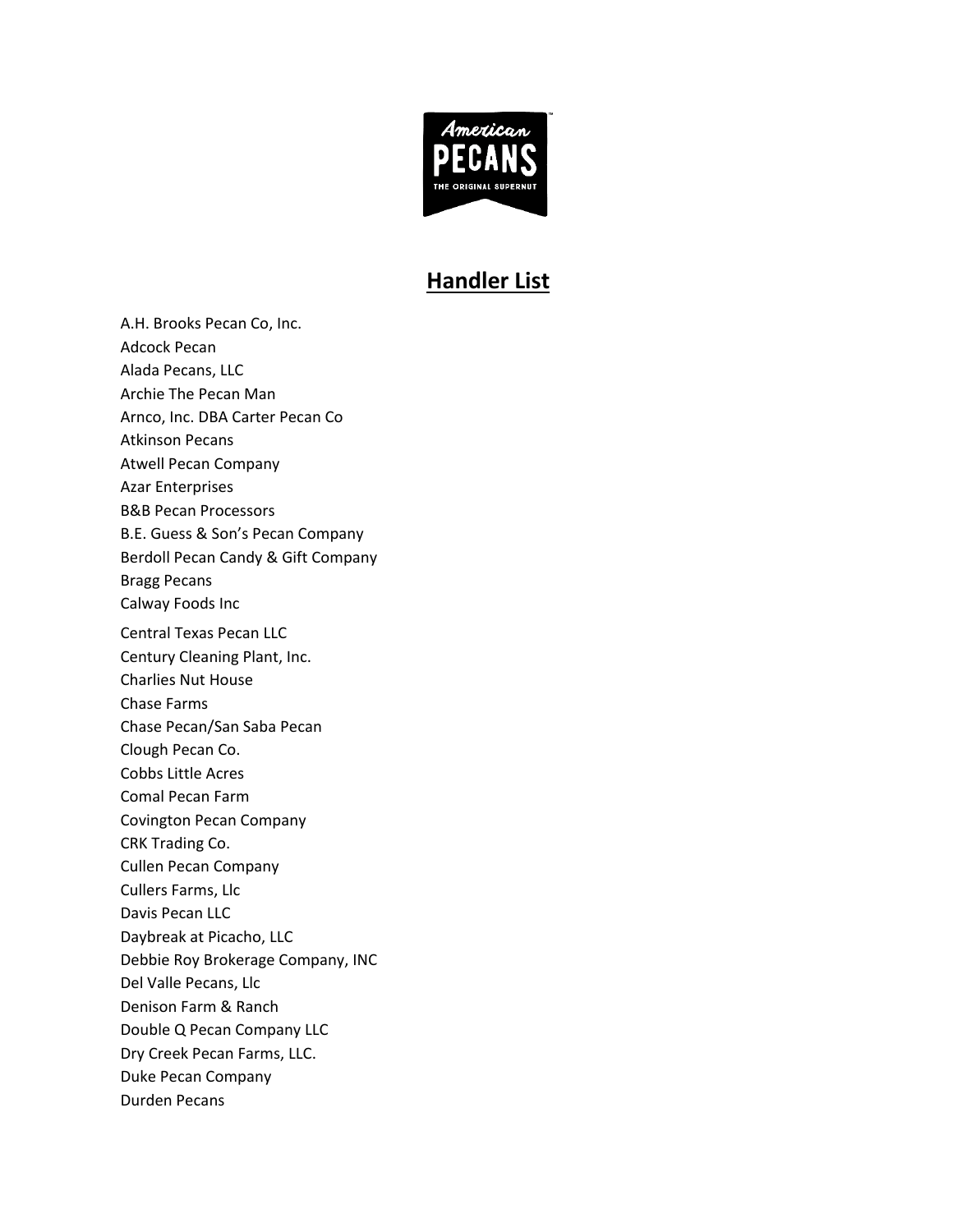Durham Pecan Company Easterlin Pecan Company, Inc. Ellis Brothers Pecans Exum Pecan Company Ferrylake Farms Floyd Foti Pecan & Nut Company Inc. Flying "G" Pecans, LLC Foster Crossing Pecans Fredricksburg Pecan Front Porch Pecans G & K Sales Garfield Pecans Georgia Pecan House Georgia Pecan Farms LLC Georgia Quality Pecan, Inc. Gilbert Pecan Co. Global Bottomline LLC Golden Kernel Pecan Co, Inc. Good Hope Farms Goodson Pecans Great Buffalo Pecan Farm Green Tree Pecan Co. H J Bergeron Pecan Co Hauani Creek Pecan Heaton Pecan Farm High Desert Pecan, LLC Hines Nut Company Hoot -n-Annie Pecan company HNH Nut Company Hogan Orchards Holmes Pecan Company Horne Farms Howland Pecan Company, LLC Hudson Pecan Company Hurst Pecan Co. Indian Springs Pecans & Farm, LLC Indianola Pecan House Island Pecan Company LLC J. W. Renfroe Pecan Co-GA John B. Sanfilippo & Son, Inc. Johnston Pecan Farms, LLC Justice Nut Co.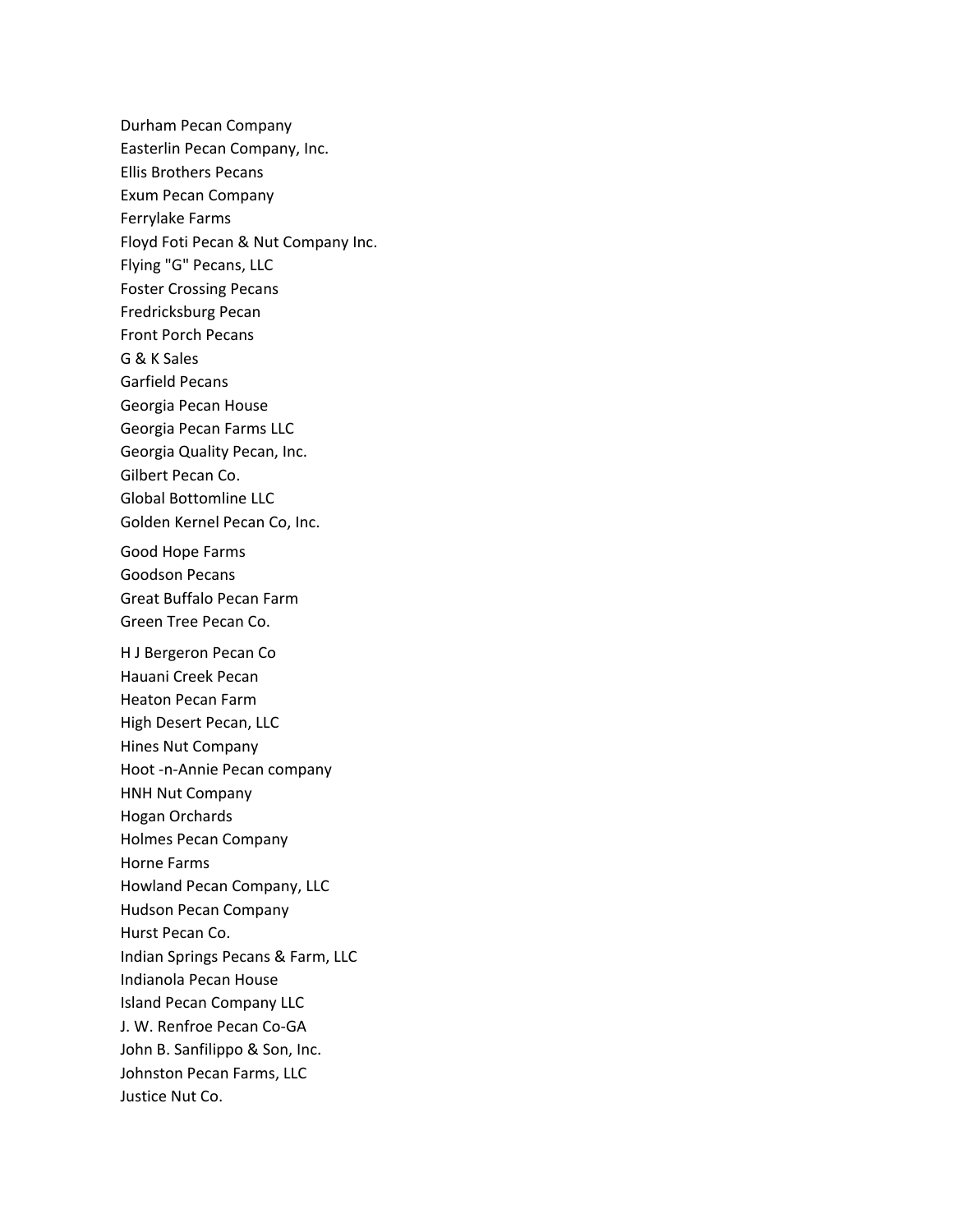- King Bros Pecan Co
- Knight Creek Farm
- La Nogalera USA Inc
- Lamar Pecan CO
- Lampman Pecan Co
- Landgraf Farms
- Lane Southern Orchards
- Lee Pope Farms LLC
- Lincoln Family's River Bend Pecans
- Louisana Pecan Shelling Company, LLC
- Louisville Pecan Company, Inc.
- Mascot Pecan Shelling Co. Inc
- McCasland Farms, Inc.
- Merritt Pecan Company
- Millard's Pecans
- Miller Pecan Company, LLC
- Millican Pecan Company
- Missouri Northern Pecan Growers, LLC
- Mixon Pecan Company
- Montz Pecan Company of Texas, Inc.
- Morehead Pecan Co
- Natchitoches Pecans
- National Pecan Company/ Diamond Foods
- Navarro Pecan Company
- Navidad Farms
- New Mexico Pecan Company
- Newera Nuts LLC
- North River Farm Services
- North Texas Pecan
- Northern California Pecans Inc.
- Nut Tree Pecan, Inc.
- Oklahoma Pecan Co., Inc.
- Oliver Pecan Co. Inc.
- Osage Pecans
- Pacific Gold Agriculture
- Pape Pecan House
- Pearson Farm
- Pecan & Agriculture Equipment Inc.
- Pecan Hills Farms, LLC
- PGF Operating LLC
- Pecan House
- Pecan Producers Inc.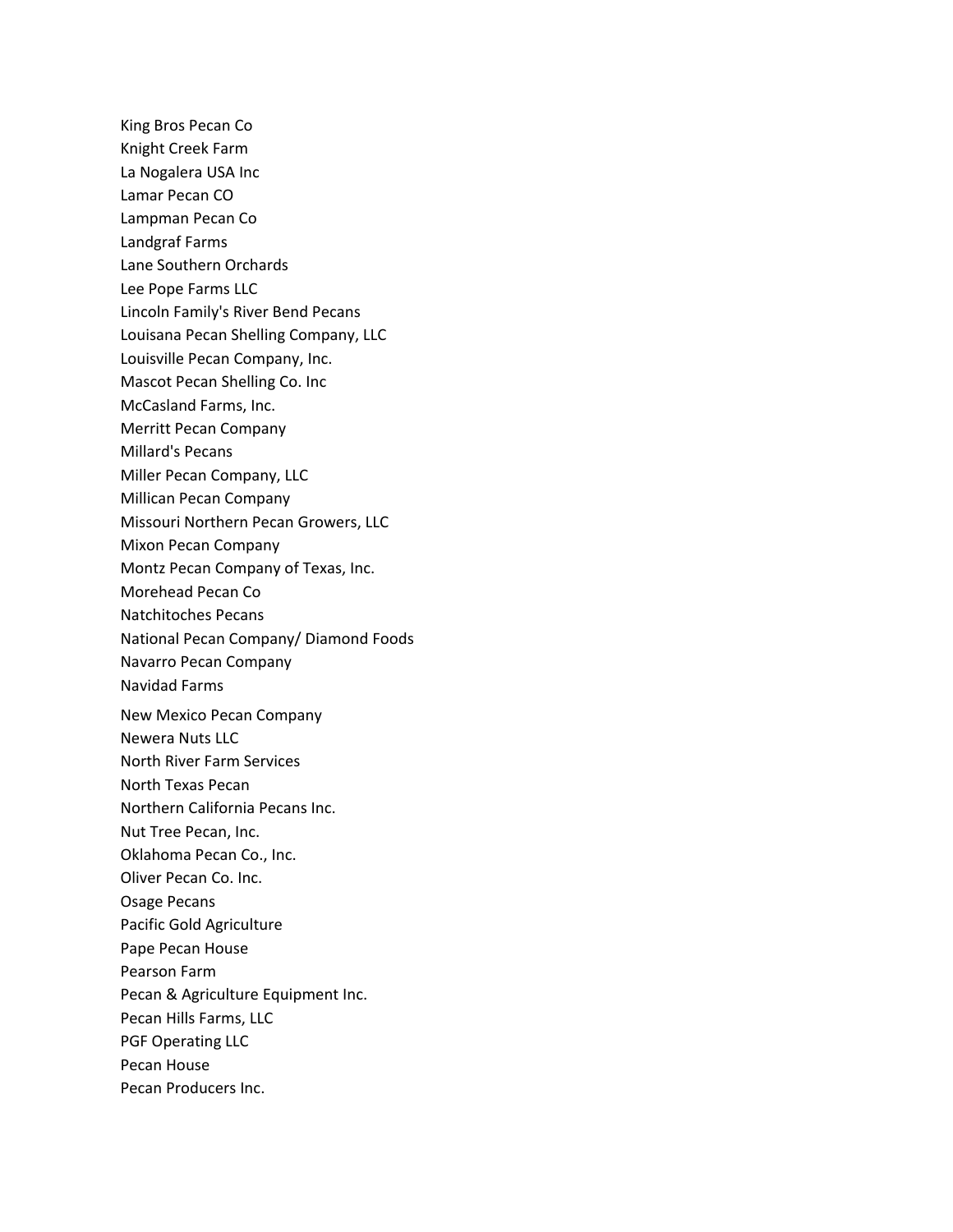Pecan Star and Nut Corp. Pecan Ridge Pecan Traders LLC Pecan Usa, INC Pecans.Com Pecos Diamond Pecans Pecos Valley Pecans/CARC INC Petes Pecans LLC Peytons Pecan Orchard Pine Valley Plantation Pride Pecans Pointe Coupee Pecan Priester Pecan Co. Progressive Pecans Raul Lozano R. B. Bagley & Sons, Inc. Red River Pecan Rio Grande Organics Rowland Pecan Company Roy Pecan Company Royalty Pecans Schermer Pecans, Inc. Selman Farms Sessions Farms Shiloh Pecan Farms Sheffield Pecan Compay Shute Pecan Company Smith Farm SNRA Commodities Inc. Sorrells Farms Inc South Country Pecans South Georgia Pecan Company South Texas Pecans Southern Pecan Products, LLC Stahmanns Inc Stone Mountain Pecan Co. Inc. Summit Premium Tree Nuts Sun Valley Pecan Company/Surratt Farms Sunburst Seed Pecan Sunnyland Farms, Inc. Swift River Pecans, Llc